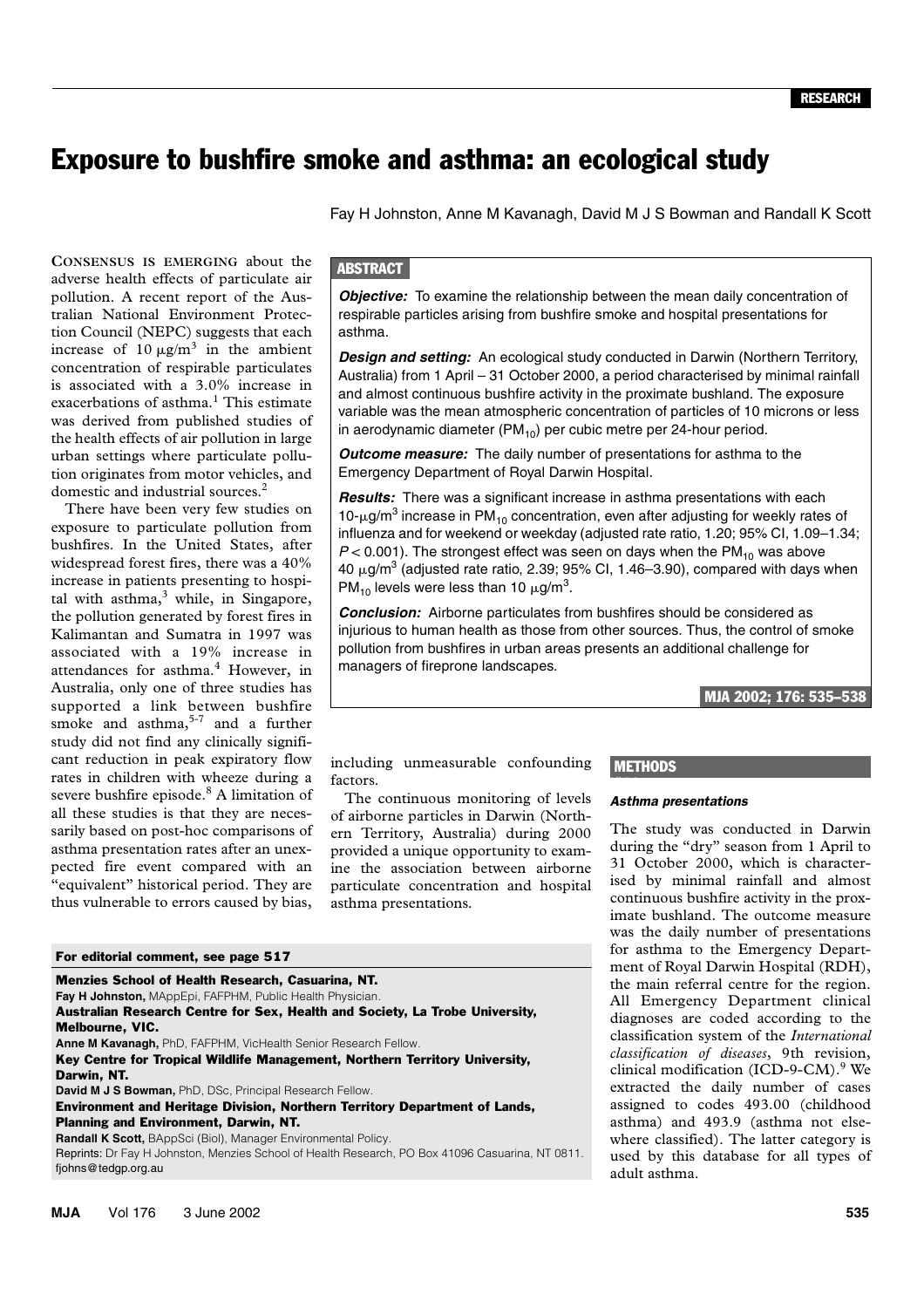#### RESEARCH



#### *Measurement of exposure variable*

The exposure variable was the mean atmospheric concentration of particles of 10 microns or less in aerodynamic diameter per cubic meter  $(PM_{10})$  per 24-hour period. These data were collected at two locations about 7 km apart in the Darwin suburbs of Berrimah and Nakara. At Berrimah the  $PM_{10}$  loadings were continuously measured using a tapered element oscillating mass balance, and at Nakara gravimetric mass and airborne  $PM_{10}$  lead loadings were determined by filter collections using a Microvol aerosol sampler (Ecotech Pty Ltd, Blackburn, Victoria) with a 10 m-sized selective inlet. Details of the methods and results of the air quality sampling have been reported separately.<sup>10</sup>

We were confident that the reported particulate levels provided a good estimation of the exposure experienced by most residents of Darwin, as the geographic area is small and there is little spatial variation in air pollution levels. This assumption is supported by the high correlation between measurements of  $PM_{10}$  levels from the two sites  $(r = 0.89)^{10}$ 

#### *Potential confounding variables*

We controlled for the effects of two potential confounding variables.

■ *Acute respiratory infections*. These exacerbate asthma, and are associated with high  $PM_{10}$  concentrations<sup>11</sup> and with the winter months.<sup>12</sup> Sentinel general practitioners (GPs) in the Darwin region routinely report the proportion of their consultations meeting a standard clinical case definition of influenza, which, in aggregate, yields weekly presentation rates for influenza-like illness per 1000 general practice consultations.12

■ *Weekdays v weekends*. Nearly all fires near Darwin are ignited by people and occur much more frequently on weekends (Mr B Williams, Executive Officer, Bushfires Council of the Northern Territory, personal communication). In addition, presentations to the Emergency Department may be higher on weekends, when there are fewer general practice services available.<sup>13</sup> Thus, it was important to distinguish between weekdays and weekends to avoid overestimating the effect of  $PM_{10}$  on asthma presentations.

#### *Statistical analysis*

The analysis was conducted in STATA<sup>14</sup> using negative binomial regression, which provides estimates of the rate ratio. Negative binomial regression is used for count data when the counts are overdispersed, making a Poisson model inappropriate, as it would underestimate the variance.<sup>15</sup>

To examine the impact of  $PM_{10}$  concentrations on asthma presentations, we fitted  $PM_{10}$  as a continuous variable, divided by 10, to test for trend. We categorised  $PM_{10}$  as <10  $\mu$ g/m<sup>3</sup>, 10- $\langle 20 \mu g/m^3, 20 - \langle 30 \mu g/m^3, 30 - \langle 40 \rangle$  $\mu$ g/m<sup>3</sup> and  $\geq 40 \mu$ g/m<sup>3</sup>, and fitted additional models with lag times of one, three and five days. For this analysis, we assumed that the denominator (the population of Darwin) remained constant throughout the study period. We also plotted a non-weighted smoothing function of asthma presentations on same-day mean  $PM_{10}$  concentrations using the "ksm" command in STATA.<sup>15</sup> We tested for the significance of categorical variables with the likelihood ratio statistic and used the Wald statistic for analysing continuous variables.

 $70$ 

80

## RESULTS

## *Asthma presentations and mean daily PM10*

The total number of presentations with asthma during the seven-month study period was 265, with a mean of 1.2 presentations per day (range, 0–6), or 8.5 per week (range, 3–20). The mean daily  $PM_{10}$  and number of asthma attendances per day for the study period are shown in Box 1.

The mean daily  $PM_{10}$  for the entire study period was 20.84  $\mu$ g/m<sup>3</sup> (95% CI, 20.30–21.38). The range was 2.0– 70.0  $\mu$ g/m<sup>3</sup>. There were two peaks, the first in May and the second in September. The National Environment Protection Council target for maximum mean 24-hour  $PM_{10}$  of 50  $\mu$ g/m<sup>3</sup> was exceeded on a total of six days (a single day in May and five consecutive days in September). The number of days on which the average  $PM_{10}$  concentrations were <10, 10–<20, 20–<30, 30–<40 and  $\geq 40 \text{ }\mu\text{g/m}^3 \text{ was } 39, 74, 65, 20 \text{ and } 16,$ respectively.

We tested to see if the relationship between  $PM_{10}$  and asthma presentations was non-linear by fitting quadratic, natural logarithmic and square-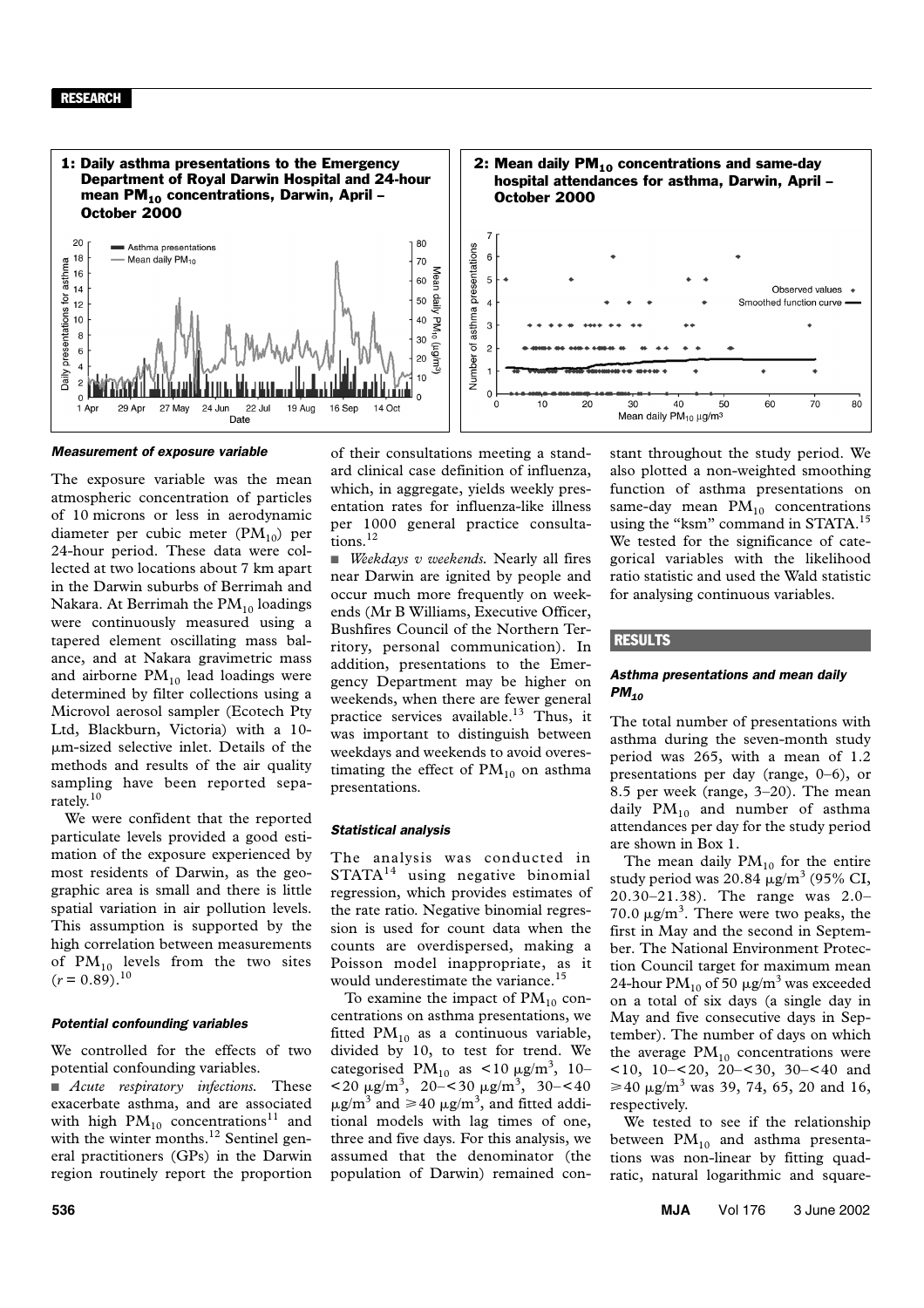#### 3: Rate ratio for asthma presentations, by exposure levels of  $PM_{10}$  ( $\mu$ g/m<sup>3</sup>)

| $PM_{10}$<br>category (µg/m <sup>3</sup> )                                                            | <b>Adjusted rate</b><br>ratio for asthma<br>presentations* (95% CI) |  |
|-------------------------------------------------------------------------------------------------------|---------------------------------------------------------------------|--|
| Current day                                                                                           |                                                                     |  |
| 10                                                                                                    | 1.0                                                                 |  |
| $10 - 20$                                                                                             | $0.90(0.60 - 1.35)$                                                 |  |
| $20 - 30$                                                                                             | 1.11 (0.74-1.69)                                                    |  |
| $30 - < 40$                                                                                           | $1.18(0.72 - 1.97)$                                                 |  |
| $\geqslant 40$                                                                                        | 2.39 (1.46-3.90)                                                    |  |
| Lag time 1 day                                                                                        |                                                                     |  |
| 10                                                                                                    | 1.0                                                                 |  |
| $10 - 20$                                                                                             | $0.84(0.56 - 1.25)$                                                 |  |
| $20 - < 30$                                                                                           | $0.97(0.64 - 1.46)$                                                 |  |
| $30 - 40$                                                                                             | 1.03 (0.62-1.73)                                                    |  |
| $\geqslant 40$                                                                                        | 2.04 (1.25-3.34)                                                    |  |
| Lag time 3 days                                                                                       |                                                                     |  |
| 10                                                                                                    | 1 በ                                                                 |  |
| $10 - 20$                                                                                             | $0.78(0.52 - 1.15)$                                                 |  |
| $20 - 30$                                                                                             | $0.92(0.61 - 1.39)$                                                 |  |
| $30 - 40$                                                                                             | $0.78(0.45 - 1.33)$                                                 |  |
| $\geqslant$ 40                                                                                        | 1.92 (1.19-3.09)                                                    |  |
| Lag time 5 days                                                                                       |                                                                     |  |
| < 10                                                                                                  | 1.0                                                                 |  |
| $10 - 20$                                                                                             | 1.13 (0.76-1.69)                                                    |  |
| $20 - < 30$                                                                                           | $1.06(0.71 - 1.60)$                                                 |  |
| $30 - < 40$                                                                                           | $1.60(1.00 - 2.61)$                                                 |  |
| $\geq 40$                                                                                             | 2.56 (1.60-4.09)                                                    |  |
| *Adjusted for the confounding effects of influenza-<br>like illness (weekly rate) and day of the week |                                                                     |  |

(weekend v weekday).

root functions; however, the linear function fitted best with the data. Test for trend showed there was a significant increase in asthma presentations with each 10- $\mu$ g/m<sup>3</sup> increase in PM<sub>10</sub> (rate ratio, 1.18; 95% CI, 1.08–1.31; *P* < 0.001), an effect that remained unchanged when we adjusted for weekly rates of influenza and for weekday versus weekend (rate ratio, 1.20; 95% CI,  $1.09-1.34$ ;  $P < 0.001$ ).

Box 2 shows the scatter plot of mean daily  $PM_{10}$  concentrations and asthma presentations and a smoothed function curve. This suggests that the relationship between asthma and mean  $PM_{10}$ was flat until a  $\text{PM}_{10}$  of 20  $\mu \text{g/m}^3$ , when it started to increase in a linear fashion before flattening again at higher concentrations. More data are required to explore whether 20  $\mu$ g/m<sup>3</sup> represents a real threshold.

#### *PM10 category and rate ratio for asthma presentations*

Box 3 shows the results of the analysis of asthma presentations and particulate exposure levels for same-day  $PM_{10}$  concentrations, and after lag times of one, three and five days, by  $PM_{10}$  category. Only when the  $PM_{10}$  concentration was greater than or equal to 40  $\mu$ g/m<sup>3</sup> was there a statistically significant increase in the risk of asthma when compared with the baseline category of less than  $10 \mu g/m^3$  (rate ratio, 2.21; 95% CI, 1.40–3.52) for same-day  $PM_{10}$  concentrations. This remained significant after adjusting for day of week and weekly rates of influenza (adjusted rate ratio, 2.39; 95% CI, 1.46–3.90).

We also fitted a model with six categories, including  $40 - 50$  and  $\ge 50 \mu g/m^3$ , but these did not improve the model fit and we found similar adjusted incidence rate ratios for the categories of >40– 50  $\mu$ g/m<sup>3</sup> (incidence rate ratio, 2.32; 95% CI, 1.32–4.02) and  $\geq 50 \text{ }\mu\text{g/m}^3$ (incidence rate ratio, 2.50; 95% CI, 1.28–4.91). The strongest effect for  $PM_{10}$  was found for analysis of  $PM_{10}$ concentrations  $\geq 40 \text{ }\mu\text{g/m}^3$  after a lag time of five days. These were similar to the rate ratios for same-day exposures and asthma presentations, and slightly higher than the rate ratios associated with intervening lag times.

## **DISCUSSION**

The positive association between  $PM_{10}$ and asthma presentations we demonstrated is supported by recent large reviews of both epidemiological and biological studies,  $16-19$  but the association between asthma and particulates we found was stronger than previously reported. We also observed a much greater association with presentations for asthma when the mean daily  $PM_{10}$ was above 40  $\mu$ g/m<sup>3</sup>. Further studies are needed to determine whether a threshold is present at this or lower  $PM_{10}$  concentrations, as this has implications for setting air quality targets.

Measuring exposure to and outcomes of bushfire particulate pollution in Darwin provides a number of advantages.

■ Darwin has no significant source of atmospheric air pollution other than bushfires.<sup>10</sup>

■ The reliability of exposure measurement is enhanced by the region's highly predictable dry-season climate, characterised by steady south-easterly winds, negligible rainfall, low atmospheric humidity, and consistently high air temperatures.20 Bushfires occur annually throughout the dry season, providing a continuous background of smoke pollution, with peaks and troughs over several months.

■ Smoke particles are trapped by a temperature inversion at about 3000 m altitude, producing regionally widespread and persistent haze (Mr J Arthur, Chief Meteorologist, Darwin Bureau of Meteorology, personal communication).

■ Darwin has a relatively small population, with a mid-year estimate of about 115 000 people (2000 mid-year estimate of the Epidemiology Branch, Northern Territory Department of Health and Community Services) served by a single major hospital (Royal Darwin Hospital) with systematic data collection systems.

We do not believe that our findings can readily be explained by bias or confounding effects, but recognise our study's limitations. Firstly, in keeping with an ecological study design, we did not have information about individual patients, such as duration of exposure, lifestyle factors, or age. Secondly, we were unable to adjust for pollen or mould levels, which are important environmental precipitants of asthma, as these are not routinely measured in Darwin. However, it is extremely unlikely that fires and atmospheric concentrations of these biological particles are systematically related to smoke levels. Nearly all the fires are, for a range of motives, started by people. Finally, the outcome data may have been biased by under-reporting and misclassification, but these errors would be independent of  $PM_{10}$  levels and the resulting bias would be in the direction of a null effect.

We conclude that airborne particulates from bushfires should be consid-